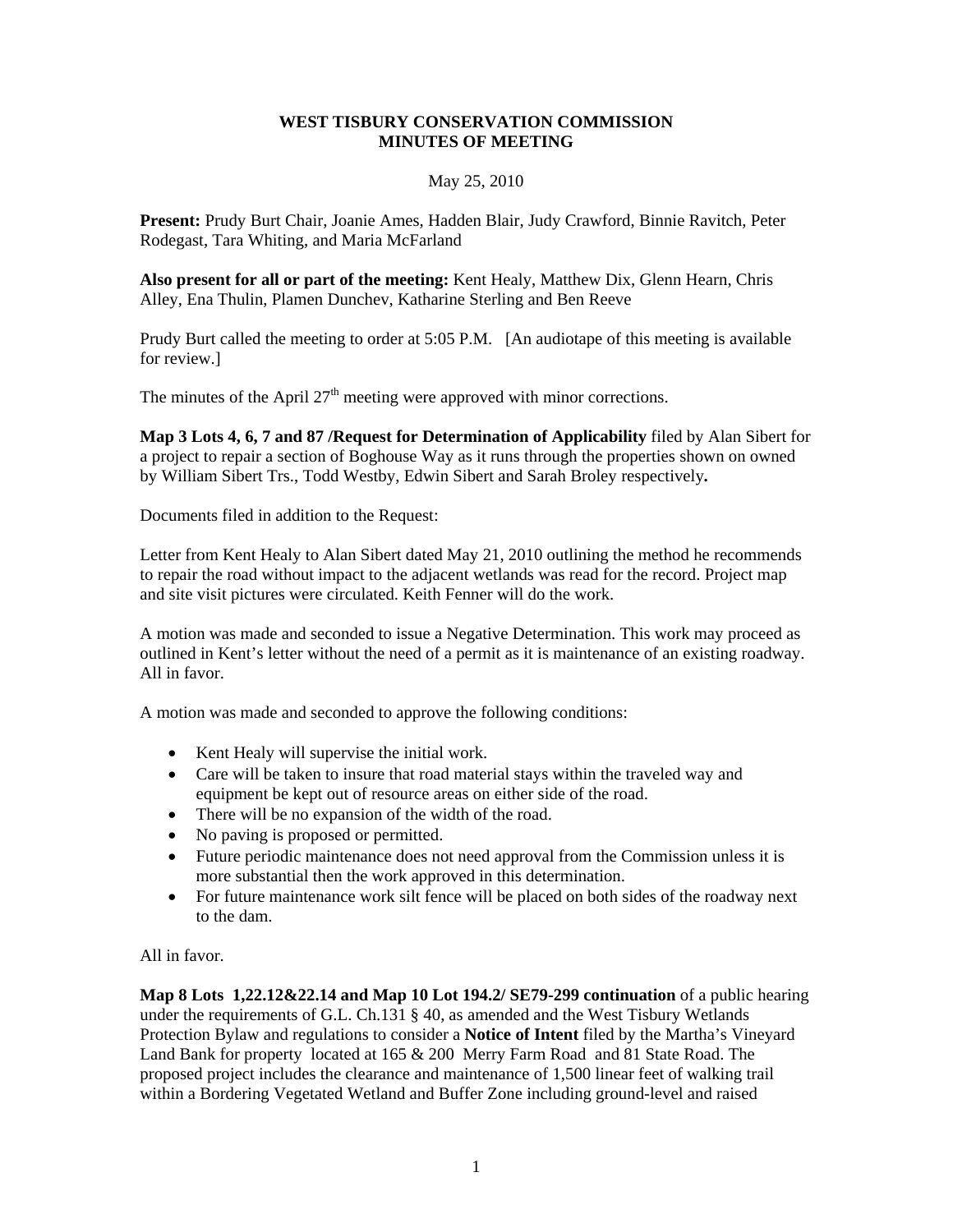boardwalks or view platforms. Also proposed is the removal of invasive species covering approximately 2 acres. These properties are known as the John Presbury Norton Farm and Wompesket Preserve.

Prudy re-opened the hearing solely for the purpose of continuing the hearing as discussed below.

Maria reported that the legal notice did not include Lot 1 on Map 8 known as 100 Buttonwood Farm Road, making the legal notice defective. Tonight's hearing should be continued without public testimony in order to readvertise the hearing. The abutter notification letter did not include this address either. The owner of Map 8 Lot 1 claims that she did not get proper notice however; the return receipt green card was signed by Mr. Reeve and returned to the Land Bank. It was noted that Mr. Reeve (on behalf of Ms. Sterling was present and participated in the first meeting.] Ms. Sterling and Mr. Reeve were asked if they would consent to proceeding with the public hearing process without the step of re-advertising and new abutter mailing. Mr. Reeve said they would consent for the hearing this evening only. That was not acceptable to the applicant or the Commission.

## Written Public Comment:

Letter from Ben Reeve on behalf of Katherine Sterling dated May 25, 2010 was accepted but not discussed.

After a lengthy discussion on the issue of defective notices or withdrawing the work on the easement, a motion was made and seconded to continue the public hearing until June  $22<sup>nd</sup>$  at 5:10 PM in order to publish and post a corrected legal ad and for the Land Bank to send a corrected abutter's notice. All in favor.

**Map 25 Lot 4.5/SE79-300- continuation of a** public hearing under the requirements of G.L. Ch.131 § 40, as amended and the West Tisbury Wetlands Protection Bylaw and regulations to consider a **Notice of Intent** filed by Schofield, Barbini & Hoehn on behalf of Ena Thulin for property located at 5 Glory Hill Road**.** The proposed project includes the construction of a singlefamily dwelling, barn, and septic system, driveway, parking area, underground utilities and associated site work adjacent to the Riverfront Area.

Peter Rodegast recused himself as South Mountain coming will be building this house and took a seat in the audience.

Chris Alley of Schofield, Barbini & Hoehn reviewed the revised plan to show a limit of work line.

Issues Discussed:

Letter from NHESP dated May 12, 2010 was read for the record. Outstanding issues identified in the letter are alternatives analysis under the WPA and impacts to lamprey habitat under MESA. NHESP review letter required photographs of the site and erosion control measures.

Memo from John Abrams, South Mountain Company dated May 24, 2010 concerning the siting of the house was read into the record.

Revised plan was submitted showing a siltation barrier and limit of work line. The screen porch is set on pilings. The building envelope is about a half acre on a 3 acre lot. The addition of the